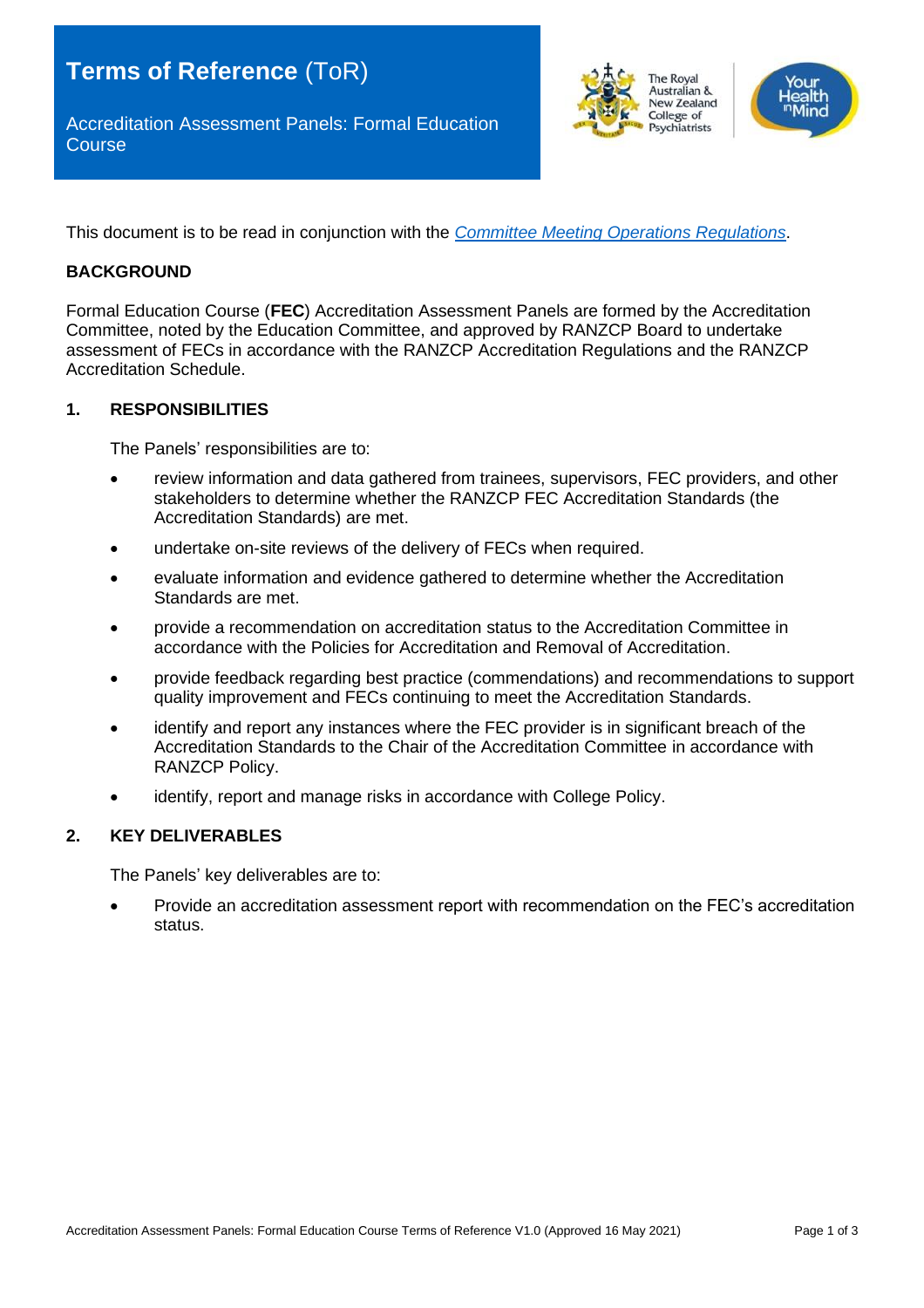# **3. MILESTONES**

| <b>Activity</b>                                                                                 | <b>Timeline: FEC Panel</b>                   |
|-------------------------------------------------------------------------------------------------|----------------------------------------------|
| Review data from previous assessments and survey<br>responses                                   | Four months prior to assessment              |
| Conduct first meeting of the Panel                                                              | Six months prior to assessment               |
| Consult with Branch Training Committees (BTCs)<br>and the New Zealand Training Committee (NZTC) | Three months prior to assessment             |
| Review data and identify further investigations                                                 | Two months prior to assessment               |
| Conduct further investigations if required                                                      | One month prior to assessment                |
| Evaluate data and develop commendations and<br>recommendations                                  | During the assessment                        |
| Submit final report to the Accreditation Committee                                              | One month following completion of assessment |

## **4. REPORTING RELATIONSHIPS AND REPORTS**

A Panel shall provide an update to the Accreditation Committee following a completed accreditation assessment and as required. A Panel shall provide an update to the Education Committee and Board, via the Accreditation Committee, as required.

The report should include:

- a summary of the Panel's findings following assessment against the Accreditation Standards.
- a recommendation regarding the accreditation status of the FEC.
- recommendations to the FEC provider to achieve accreditation against the Accreditation Standards.
- progress achieved by the FEC provider against any unresolved recommendations in an accreditation assessment.

Panels will work closely with closely with the Accreditation Committee to ensure responsibilities are delivered.

### **5. COMPOSITION OF THE PANEL**

Each Panel will be composed of up to 4 members who will be recommended by the Accreditation Committee depending on eligibility according to the respective position description/s in accordance with Accreditation Policies and approved by the Board.

Where possible, there will include representation on the Panel from New Zealand and Australia.

The Accreditation Committee will endeavour to achieve gender balance in the Panel.

Members of an FEC Accreditation Assessment Panel will include:

- two Fellows (selected by invitation), one of whom will be the Lead Member, the other the Second Member
- a trainee in the later stage of training
- a RANZCP staff member to provide policy guidance and secretariat support.